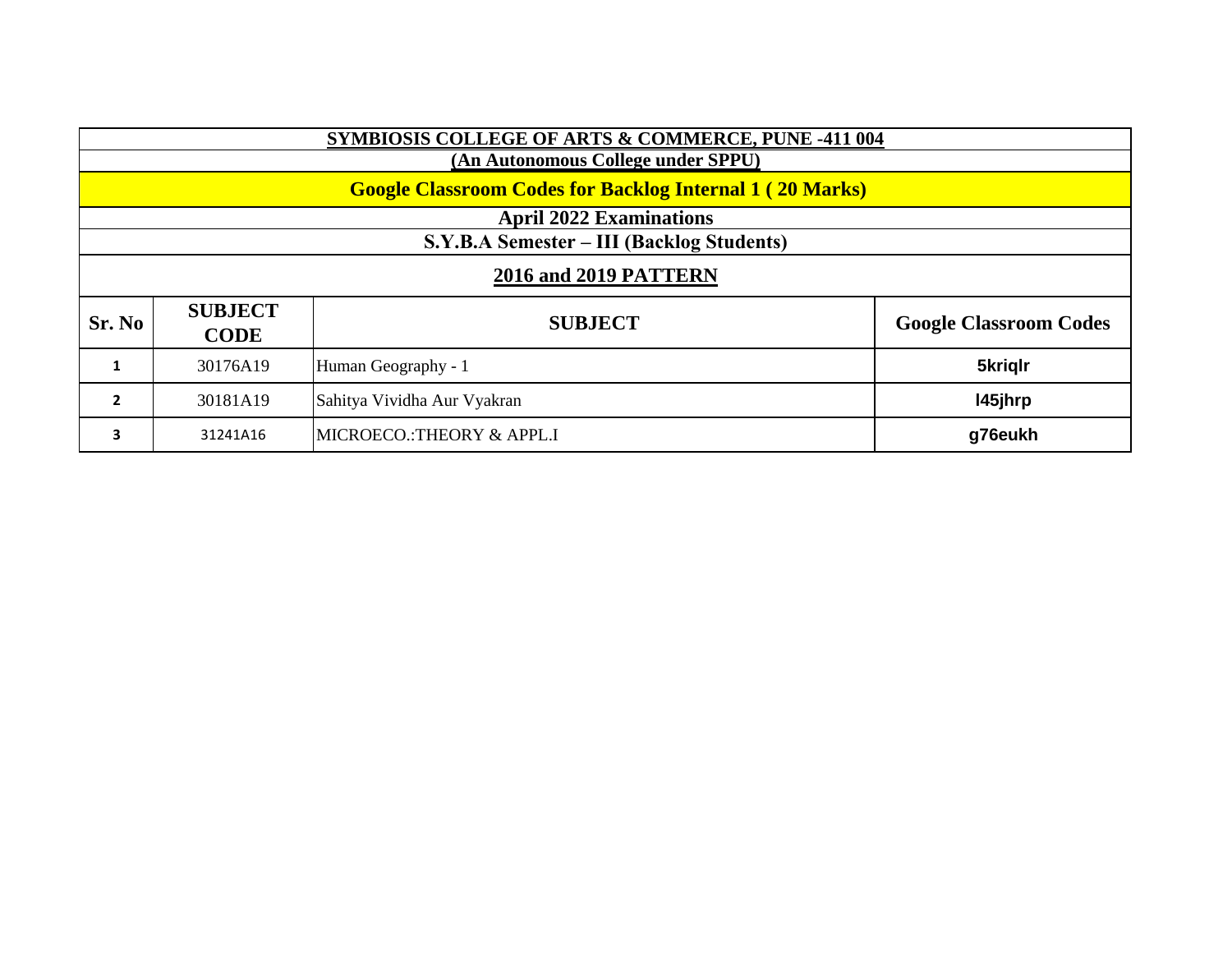| <b>SYMBIOSIS COLLEGE OF ARTS &amp; COMMERCE, PUNE -411 004</b>  |                               |                                     |                               |  |  |  |
|-----------------------------------------------------------------|-------------------------------|-------------------------------------|-------------------------------|--|--|--|
| (An Autonomous College under SPPU)                              |                               |                                     |                               |  |  |  |
| <b>Google Classroom Codes for Backlog Internal 1 (20 Marks)</b> |                               |                                     |                               |  |  |  |
| <b>April 2022 Examinations</b>                                  |                               |                                     |                               |  |  |  |
| S.Y.B.A Semester – IV (Backlog Students)                        |                               |                                     |                               |  |  |  |
| <b>2016 and 2019 PATTERN</b>                                    |                               |                                     |                               |  |  |  |
| Sr. No                                                          | <b>SUBJECT</b><br><b>CODE</b> | <b>SUBJECT</b>                      | <b>Google Classroom Codes</b> |  |  |  |
| 1                                                               | 40051A16                      | Language through Literature 2B      | yj3tefq                       |  |  |  |
| $\overline{2}$                                                  | 40152A16                      | Popular Fiction                     | ivoi6jo                       |  |  |  |
| 3                                                               | 40181A19                      | Sahitya Saurabh Aur Vyakran         | ig3ny4h                       |  |  |  |
| 4                                                               | 44252A16                      | Literary Criticism $-1$ (Eng Spl 4) | 7jmsuk7                       |  |  |  |
| 5                                                               | 44241A16                      | Macro Eco.: Theories & Applications | nhvgapp                       |  |  |  |